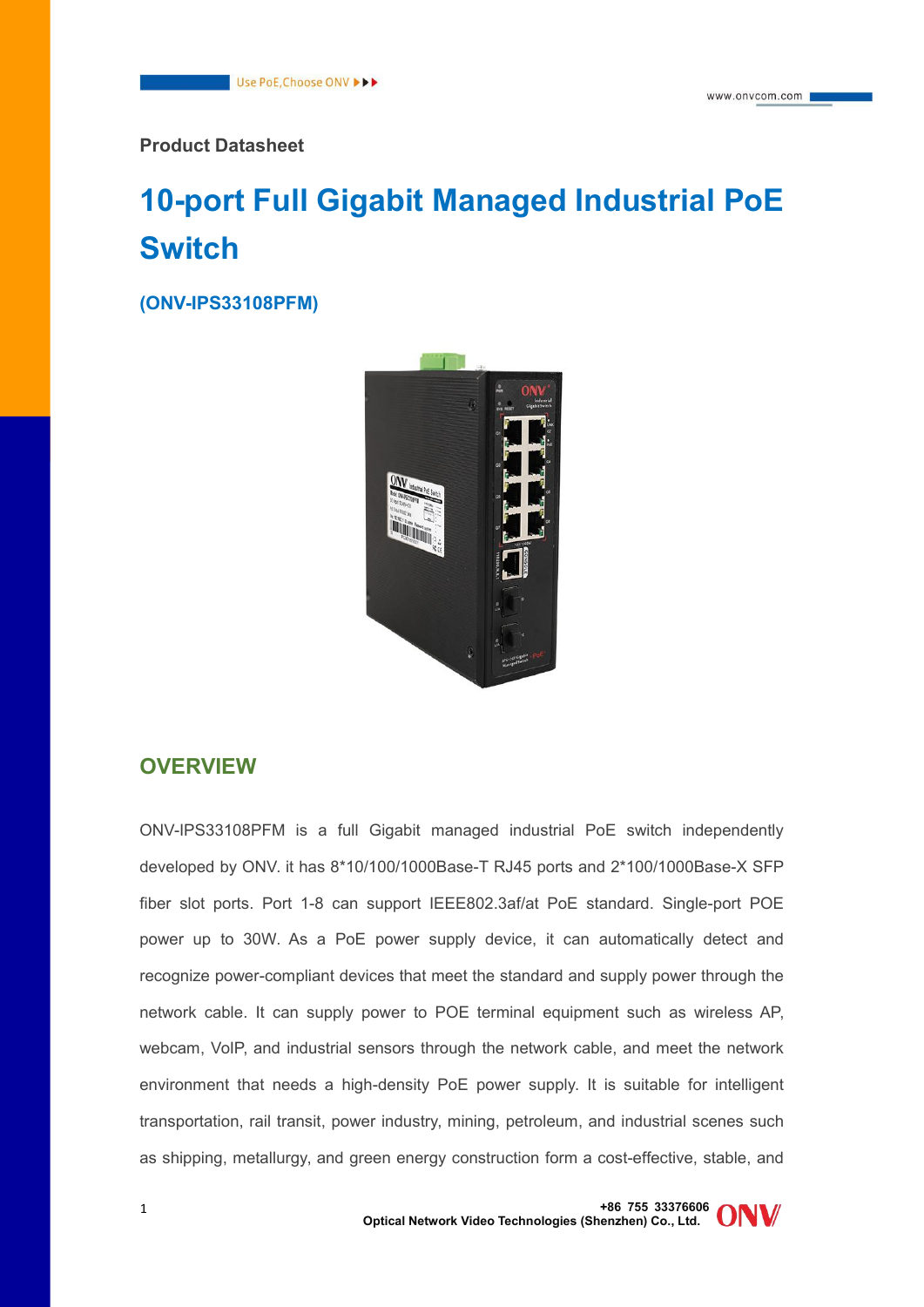reliable communication network.

The ONV-IPS33108PFM can support a variety of network redundancy protocols STP/ RSTP/MSTP(<50ms). When a one-way network fails, it can quickly restore communication to ensure uninterrupted communication of important applications. The shell is made of aluminum alloy. IP40 protection level, which ensures the stable operation of the equipment in harsh environments. According to actual application needs, PoE power supply management, port flow control, VLAN division, STP, RSTP, and other application service configurations can be performed through Web, CLI, and SNMP network management methods.

### **FEATURE**

#### **Gigabit access, SFP fiber port uplink**

- $\Diamond$  Support non-blocking wire-speed forwarding.
- $\Diamond$  Support full-duplex based on IEEE802.3x and half-duplex based on Backpressure.
- $\diamond$  Support Gigabit Ethernet port and Gigabit SFP port combination, which enables users to flexibly build networking to meet the needs of various scenarios.

### **Intelligent PoE power supply**

- $\Diamond$  IEEE802.3af/at PoE standard, without damaging non-PoE devices.
- $\Diamond$  PoE network management, realize PoE port power allocation, priority setting, port power status viewing, time scheduling, etc.
- $\Diamond$  8\*10/100/1000Base-T RJ45 ports, meeting the needs of security monitoring, teleconferencing system, wireless coverage, and other scenarios.

### **PoE network management and fast Ring function**

- ◇ STP/RSTP/MSTP.
- $\Diamond$  Static and dynamic aggregation.
- $\Diamond$  IGMP V1/V2 and IGMP Snooping.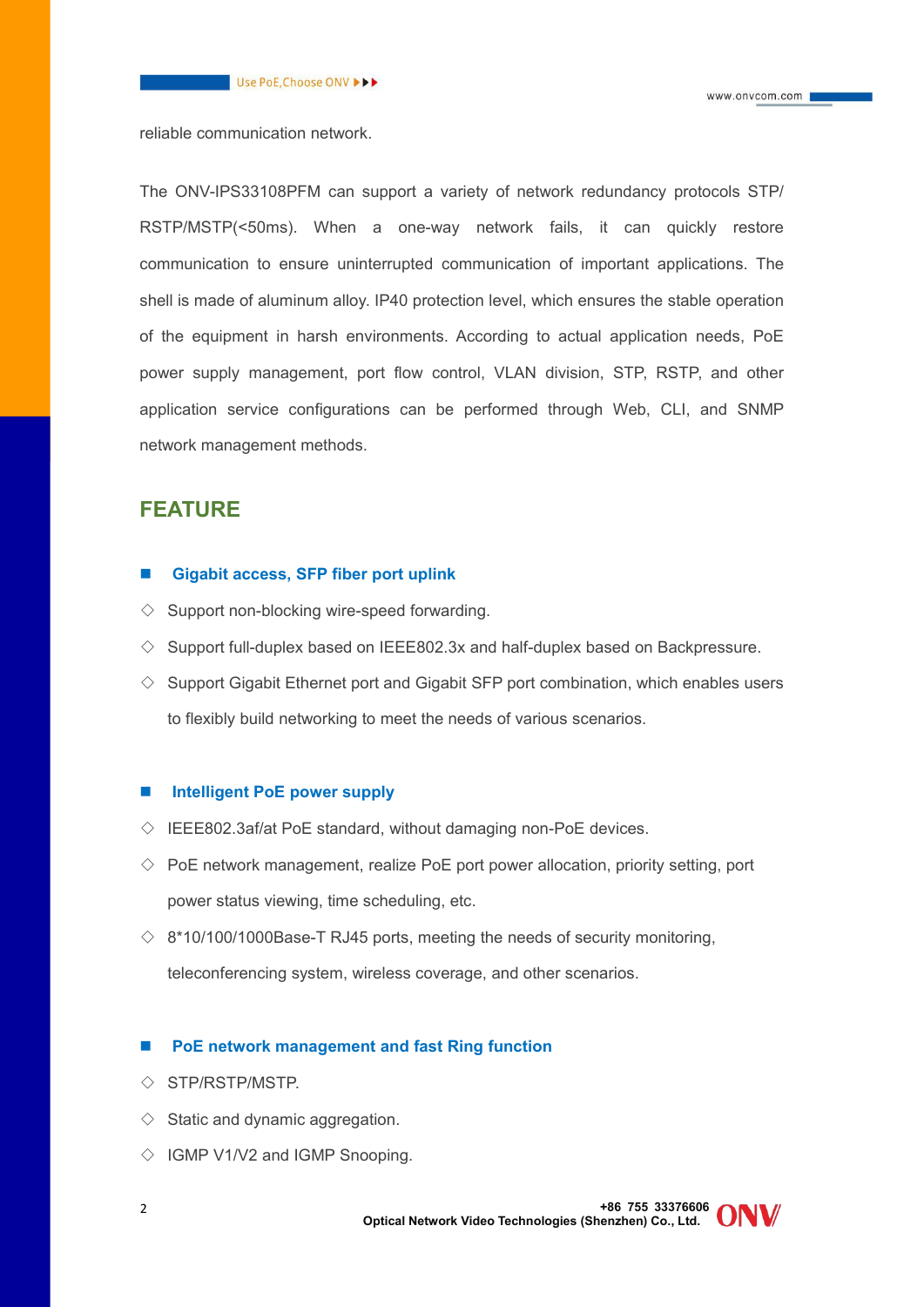- $\Diamond$  IEEE802.1Q VLAN, flexible VLAN division and QinQ configuration.
- $\Diamond$  QoS, Priority mode based on 802.1P, Port & DSCP, queue scheduling algorithm including EQU, SP, WRR & SP+WRR.
- $\Diamond$  ALC, filter data packet through configuring matching rules, processing operation & time permission, and provide flexible and safe access control.

#### **Security**

- $\Diamond$  802.1X authentication.
- $\Diamond$  Port isolation, Storm control.
- $\Diamond$  IP-MAC-VLAN-Port binding.

#### **Stable and reliable**

- $\Diamond$  CCC, CE, FCC, and RoHS.
- $\diamond$  Low power consumption, No fan, aluminum shell.
- $\Diamond$  The user-friendly panel can show the device status through the LED indicator of PWR, Link/Act, PoE.

#### **One-stop remote control and management**

- $\diamond$  HTTPS, SSLV3, and SSHV1/V2.
- $\Diamond$  RMON, system log, LLDP, and port traffic statistics.
- $\Diamond$  CPU monitoring, memory monitoring, Ping test, and cable diagnose.
- $\Diamond$  Web management, CLI command line (Console, Telnet), SNMP (V1/V2/V3).

### **TECHNICAL SPECIFICATION**

| <b>Model</b>                     | ONV-IPS33108PFM                            |
|----------------------------------|--------------------------------------------|
| <b>Interface Characteristics</b> |                                            |
| <b>Fixed Port</b>                | 1* RS232 Console port                      |
|                                  | 8*10/100/1000Base-T PoE ports (Data/Power) |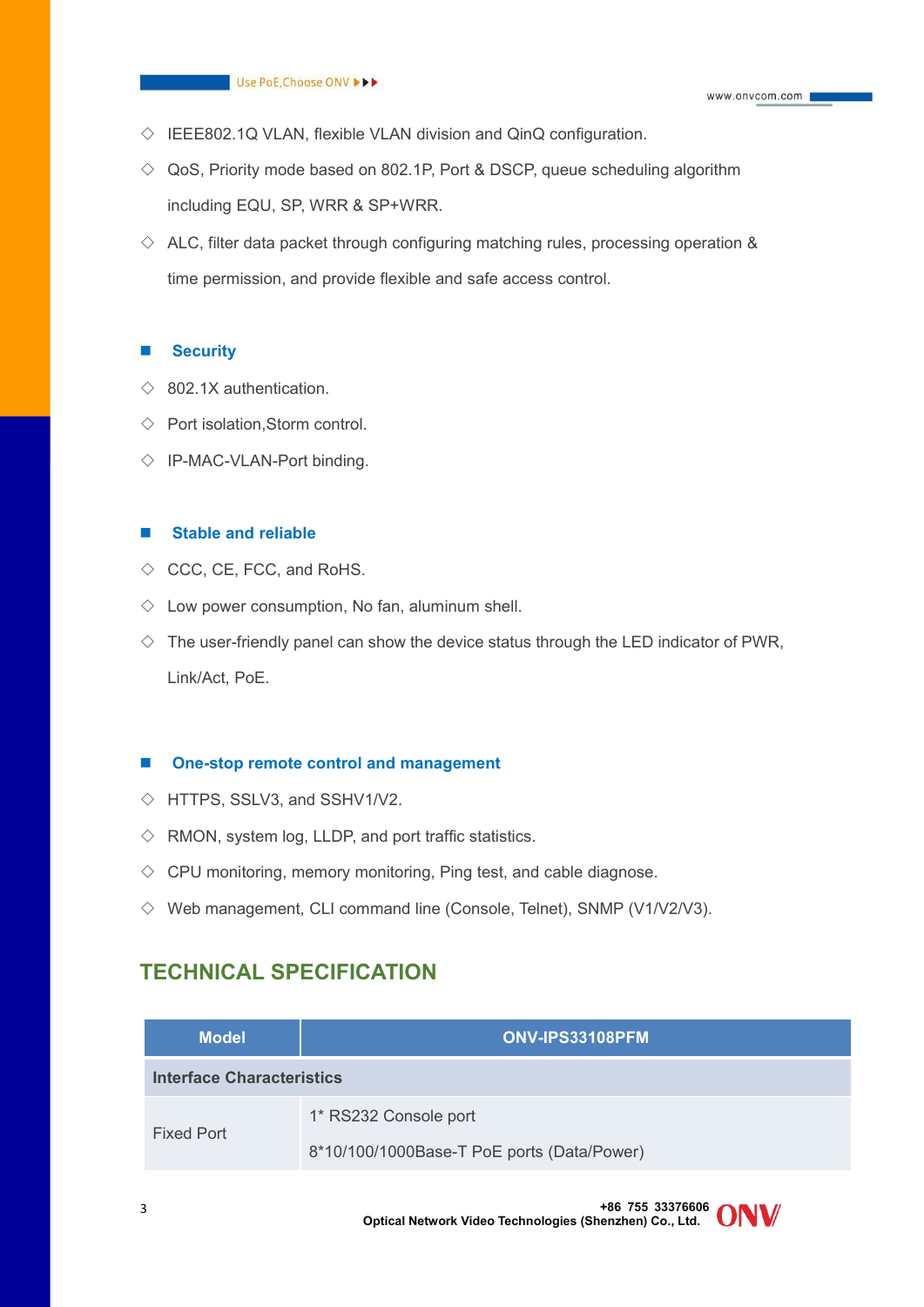|                           | 2*100/1000Base-X uplink SFP slot ports (Data)                               |  |
|---------------------------|-----------------------------------------------------------------------------|--|
|                           | 2 set of V+, V- redundant DC power interface (5 Pin Phoenix terminal)       |  |
|                           | Port 1-8 support 10/100/1000Base-T auto-sensing, Full/half duplex           |  |
| <b>Ethernet Port</b>      | MDI/MDI-X self-adaption                                                     |  |
| <b>Twisted Pair</b>       | 10BASE-T: Cat3,4,5 UTP(≤100 meter)                                          |  |
| Transmission              | 100BASE-TX: Cat5 or later UTP(≤100 meter)                                   |  |
|                           | 1000BASE-T: Cat5e or later UTP(≤100 meter)                                  |  |
|                           | Gigabit SFP optical fiber interface, default no include optical modules     |  |
| <b>SFP Slot Port</b>      | (optional order single-mode / multi-mode, single fiber / dual fiber optical |  |
|                           | module. LC)                                                                 |  |
| Optical Cable/            | Multi-mode: 850nm /0 ~ 500M, Single-mode: 1310nm /0 ~ 40KM, 1550nm          |  |
| <b>Distance</b>           | $/0 \sim 120$ KM.                                                           |  |
| <b>Chip Parameter</b>     |                                                                             |  |
| <b>Network</b>            | $L2+$                                                                       |  |
| Management Type           |                                                                             |  |
| <b>Network Protocol</b>   | IEEE802.3 10BASE-T, IEEE802.3i 10Base-T, IEEE802.3u 100Base-TX              |  |
|                           | IEEE802.3ab 1000Base-TX, IEEE802.3z 1000Base-X, IEEE802.3x                  |  |
| <b>Forwarding Mode</b>    | Store and Forward(Full Wire Speed)                                          |  |
| <b>Switching Capacity</b> | 192Gbps                                                                     |  |
| Forwarding                | 14.88Mpps                                                                   |  |
| Rate@64byte               |                                                                             |  |
| <b>CPU</b>                | 416MHz                                                                      |  |
| <b>DRAM</b>               | 1G                                                                          |  |
| <b>FLASH</b>              | 128M                                                                        |  |
| <b>MAC</b>                | 8K                                                                          |  |
| <b>Buffer Memory</b>      | 4M                                                                          |  |
| Jumbo Frame               | 9.6K                                                                        |  |
| <b>LED Indicator</b>      | Power/System:SYS (Green), Network: Link (Yellow), Fiber port: L/A           |  |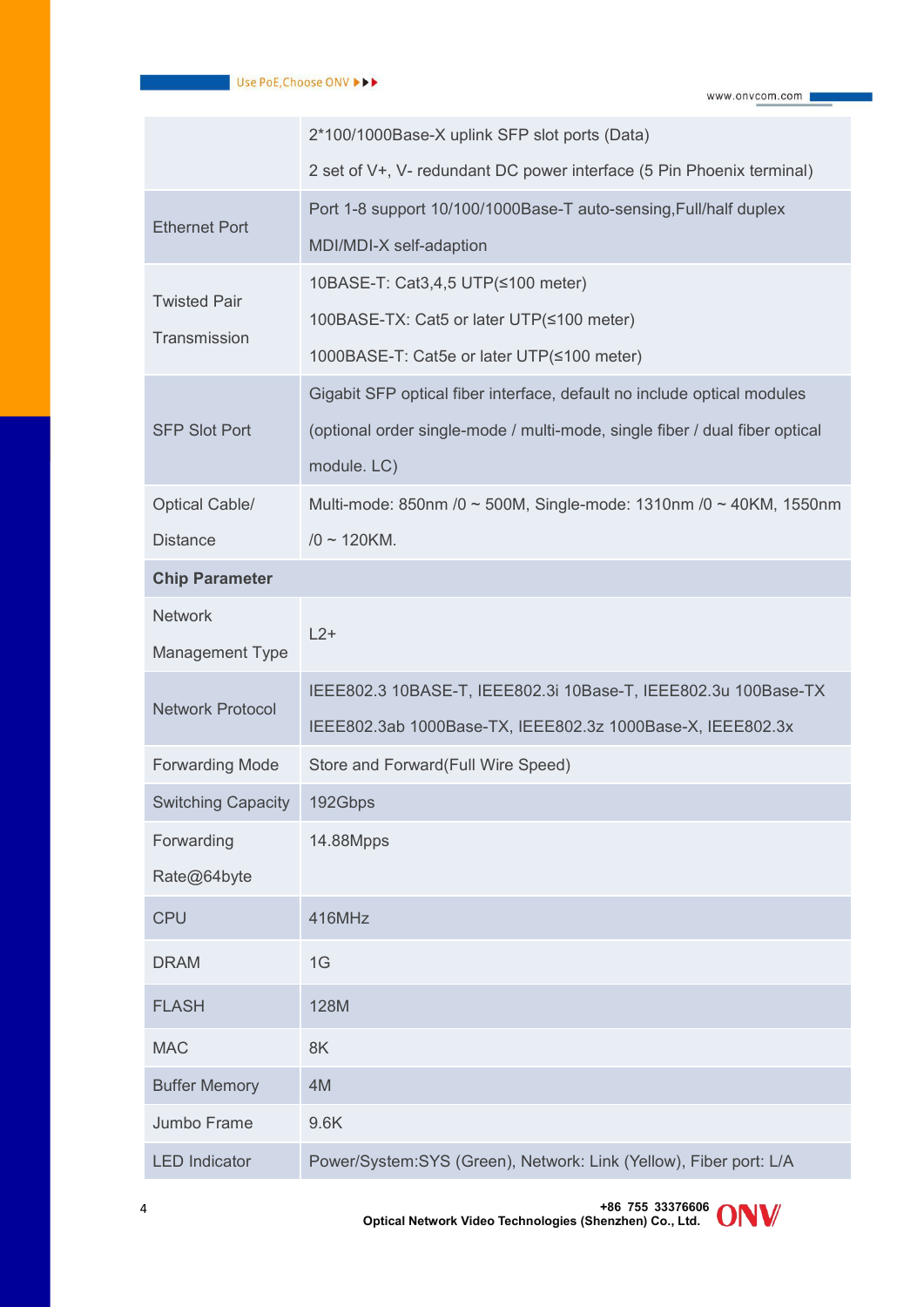|                                     | (Green), PoE: PoE (Green)                                                        |
|-------------------------------------|----------------------------------------------------------------------------------|
|                                     | Yes, Press and hold the reset switch for 10s and release it to restore the       |
| <b>Reset Switch</b>                 | factory settings                                                                 |
| <b>PoE &amp; Power Supply</b>       |                                                                                  |
| PoE Port                            | Port 1 to 8, IEEE802.3af/at                                                      |
|                                     | Total power limit of PoE power supply                                            |
|                                     | PoE output power allocation, PoE on&off/ af&at                                   |
| PoE Management                      | PoE working status, Delay start of power supply                                  |
|                                     | PoE output priority configuration, Scheduling of PoE operation and time          |
| Power Supply Pin                    | Default: 1/2 (+) 3/6 (-)                                                         |
| Max Power Per<br>Port               | 30W, IEEE802.3af/at                                                              |
| Power                               |                                                                                  |
| Consumption                         | Standby<10W, Full load af<120W, at<240W                                          |
| <b>Working Voltage</b>              | 48-57VDC, 5 Pin industrial Phoenix terminal, support anti-reverse<br>protection. |
| Power Supply                        | No, optional 48V/120W or 48V/240W industrial power supply                        |
| <b>Physical Parameter</b>           |                                                                                  |
| Operation TEMP /                    |                                                                                  |
| Humidity                            | -40~+80°C, 5%~90% RH Non condensing                                              |
| Storage TEMP /                      | -40~+85°C, 5%~95% RH Non condensing                                              |
| Humidity                            |                                                                                  |
| Dimension                           | 165*148*54mm                                                                     |
| $(L^*W^*H)$                         |                                                                                  |
| Net /Gross Weight                   | $<$ 0.8kg / $<$ 1.2kg                                                            |
| Installation                        | Desktop, 35mmDIN rail                                                            |
| <b>Certification &amp; Warranty</b> |                                                                                  |
| Lightning                           | Lightning protection: 6KV 8/20us; Protection level: IP40                         |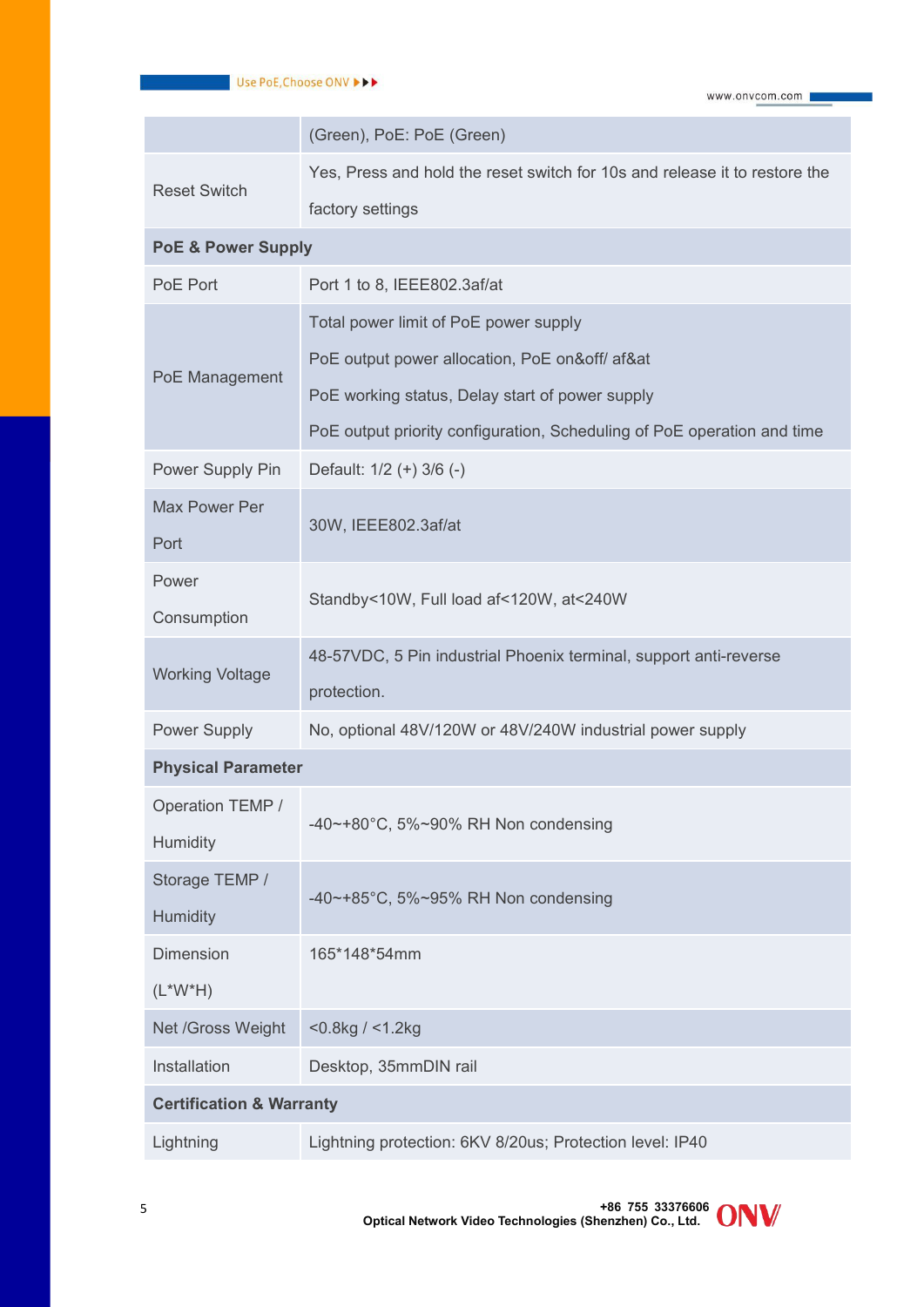| protection                         | IEC61000-4-2(ESD):±8kV contact discharge,±15kV air discharge           |
|------------------------------------|------------------------------------------------------------------------|
|                                    | IEC61000-4-3(RS):10V/m(80~1000MHz)                                     |
|                                    | IEC61000-4-4(EFT): power cable:±4kV; data cable:±2kV                   |
|                                    | IEC61000-4-5(Surge):power cable:CM±4kV/DM±2kV; data cable:±4kV         |
|                                    | IEC61000-4-6(radio frequency transmission):10V(150kHz~80MHz)           |
|                                    | IEC61000-4-8(power frequency magnetic field):100A/m;1000A/m,1s to 3s   |
|                                    | IEC61000-4-9(pulsed magnet field):1000A/m                              |
|                                    | IEC61000-4-10(damped oscillation):30A/m 1MHz                           |
|                                    | IEC61000-4-12/18(shockwave): CM 2.5kV, DM 1kV                          |
|                                    | IEC61000-4-16(common-mode transmission):30V; 300V,1s                   |
|                                    | FCC Part 15/CISPR22(EN55022):Class B                                   |
|                                    | IEC61000-6-2(Common Industrial Standard)                               |
| Mechanical                         | IEC60068-2-6 (anti vibration)                                          |
|                                    | IEC60068-2-27 (anti shock)                                             |
| Properties                         | IEC60068-2-32 (free fall)                                              |
| Certification                      | CCC, CE mark, commercial, CE/LVD EN62368-1, FCC Part 15 Class B,       |
|                                    | <b>RoHS</b>                                                            |
| Warranty                           | 5 years, lifelong maintenance.                                         |
| <b>Network Management Features</b> |                                                                        |
|                                    | IEEE802.3X (Full-duplex)                                               |
|                                    | Port temperature protection setting                                    |
| Interface                          | Port green Ethernet Energy-saving setting                              |
|                                    | Broadcast storm control based on port speed                            |
|                                    | The speed limit of the message flow in the access port.                |
|                                    | The minimum particle size is 64Kbps.                                   |
|                                    | Static route/default route @ 128 pcs, APR @ 1024 pcs                   |
|                                    | Support communication between different network segments and different |
| Layer 3 Features                   | <b>VLANs</b>                                                           |
|                                    | Support L2+ network management, IPV4/IPV6 dual-stack management,       |
|                                    |                                                                        |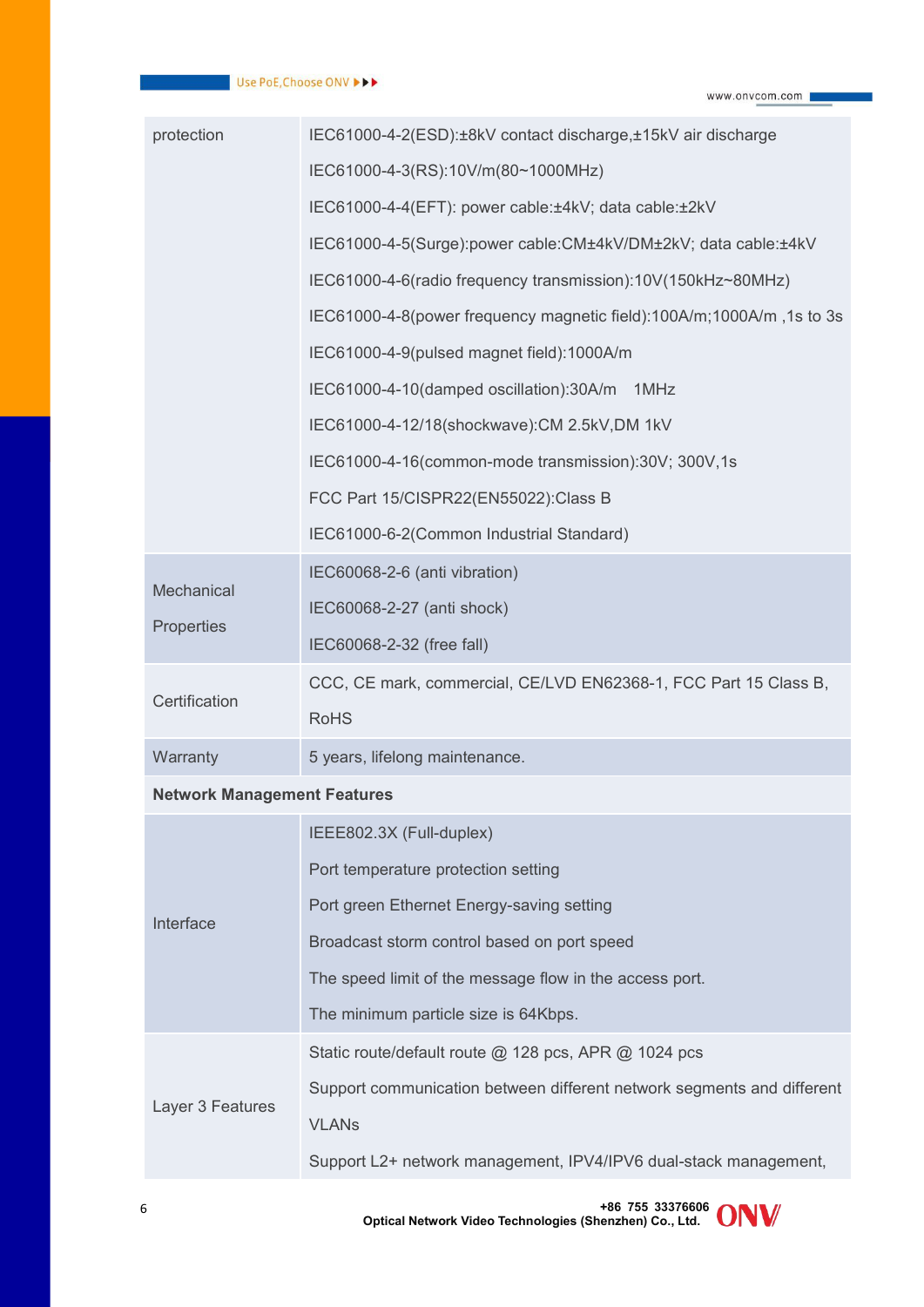|                         | and L3 routing and forwarding                                           |
|-------------------------|-------------------------------------------------------------------------|
|                         | Port configuration of Access, Trunk, Hybrid                             |
| <b>VLAN</b>             | VLAN based on MAC, Voice VLAN, QinQ configuration                       |
|                         | VLAN based on the protocol, 4K VLAN based on port, IEEE802.1q           |
|                         | LACP, Static aggregation                                                |
| Port Aggregation        | Max 5 aggregation groups and 8 ports per group.                         |
| <b>Spanning Tree</b>    | STP (IEEE802.1d), RSTP (IEEE802.1w), MSTP (IEEE802.1s)                  |
| <b>Industrial Ring</b>  | 250 Ring at most, Max 250 devices per ring.                             |
| <b>Network Protocol</b> | G.8032 (ERPS), Recovery time less than 20ms                             |
|                         | MLD Snooping v1/v2, Multicast VLAN                                      |
| <b>Multicast</b>        | IGMP Snooping v1/v2, Max 1024 multicast groups, Fast log out            |
| Port Mirroring          | Bidirectional data mirroring based on port                              |
|                         | Diff-Serv QoS, Priority Mark/Remark                                     |
|                         | Queue Scheduling Algorithm (SP, WRR, SP+WRR)                            |
| QoS                     | Flow-based Rate Limiting, Flow-based Packet Filtering                   |
|                         | 8*Output queues of each port, 802.1p/DSCP priority mapping              |
|                         | Port-based Issuing ACL, ACL based on port and VLAN                      |
|                         | L2 to L4 packet filtering, matching first 80 bytes message. Provide ACL |
| <b>ACL</b>              | based on MAC, Destination MAC address, IP Source, Destination IP, IP    |
|                         | Protocol Type, TCP/UDP Port, TCP/UDP Port Range, and VLAN, etc.         |
|                         | IEEE802.1X & MAC address authentication                                 |
|                         | Broadcast storm control, Backup for host datum                          |
| <b>Security</b>         | SSH 2.0, SSL, Port isolation, ARP message speed limit                   |
|                         | User hierarchical management and password protection                    |
|                         | IP-MAC-VLAN-Port binding, ARP inspection, Anti-DoS attack               |
|                         | AAA & RADIUS, MAC learning limit, Mac black holes, IP source protection |
| <b>DHCP</b>             | DHCP Client, DHCP Snooping, DHCP Server, DHCP Relay                     |
| Management              | Console/AUX Modem/Telnet/SSH2.0 CLI                                     |
|                         | ONV NMS- Network Management System Platform(LLDP+SNMP)                  |

**+86 755 33376606 Optical Network Video Technologies (Shenzhen) Co., Ltd.** <sup>7</sup>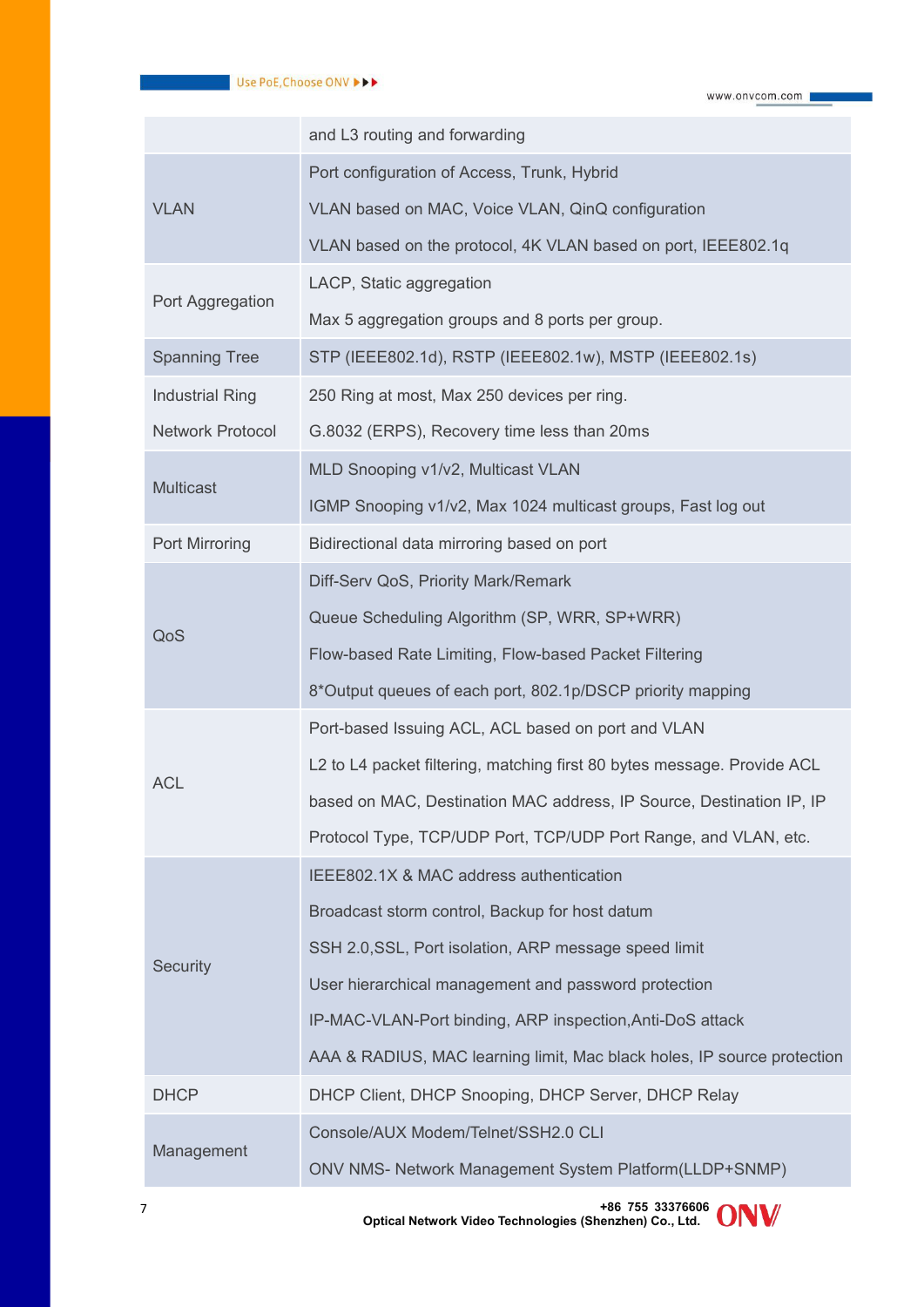| One-key recovery, Cable Diagnose, LLDP, Web Management (HTTPS)<br>Download & Management on FTP, TFTP, Xmodem, SFTP, SNMP<br><b>V1/V2C/V3</b><br>Category 5 Ethernet network cable<br>Web browser: Mozilla Firefox 2.5 or higher, Google browser chrome V42<br>or higher, Microsoft Internet Explorer10 or later;<br>System<br>TCP/IP, network adapter, and network operating system (such as<br>Microsoft Windows, Linux, or Mac OS X) installed on each computer in a<br>network | NTP, System work log, Ping Test, CPU instant utilization status view |  |
|-----------------------------------------------------------------------------------------------------------------------------------------------------------------------------------------------------------------------------------------------------------------------------------------------------------------------------------------------------------------------------------------------------------------------------------------------------------------------------------|----------------------------------------------------------------------|--|
|                                                                                                                                                                                                                                                                                                                                                                                                                                                                                   |                                                                      |  |
|                                                                                                                                                                                                                                                                                                                                                                                                                                                                                   |                                                                      |  |
|                                                                                                                                                                                                                                                                                                                                                                                                                                                                                   |                                                                      |  |
|                                                                                                                                                                                                                                                                                                                                                                                                                                                                                   |                                                                      |  |
|                                                                                                                                                                                                                                                                                                                                                                                                                                                                                   |                                                                      |  |
|                                                                                                                                                                                                                                                                                                                                                                                                                                                                                   |                                                                      |  |
|                                                                                                                                                                                                                                                                                                                                                                                                                                                                                   |                                                                      |  |
|                                                                                                                                                                                                                                                                                                                                                                                                                                                                                   |                                                                      |  |
|                                                                                                                                                                                                                                                                                                                                                                                                                                                                                   |                                                                      |  |

## **DIMENSION**

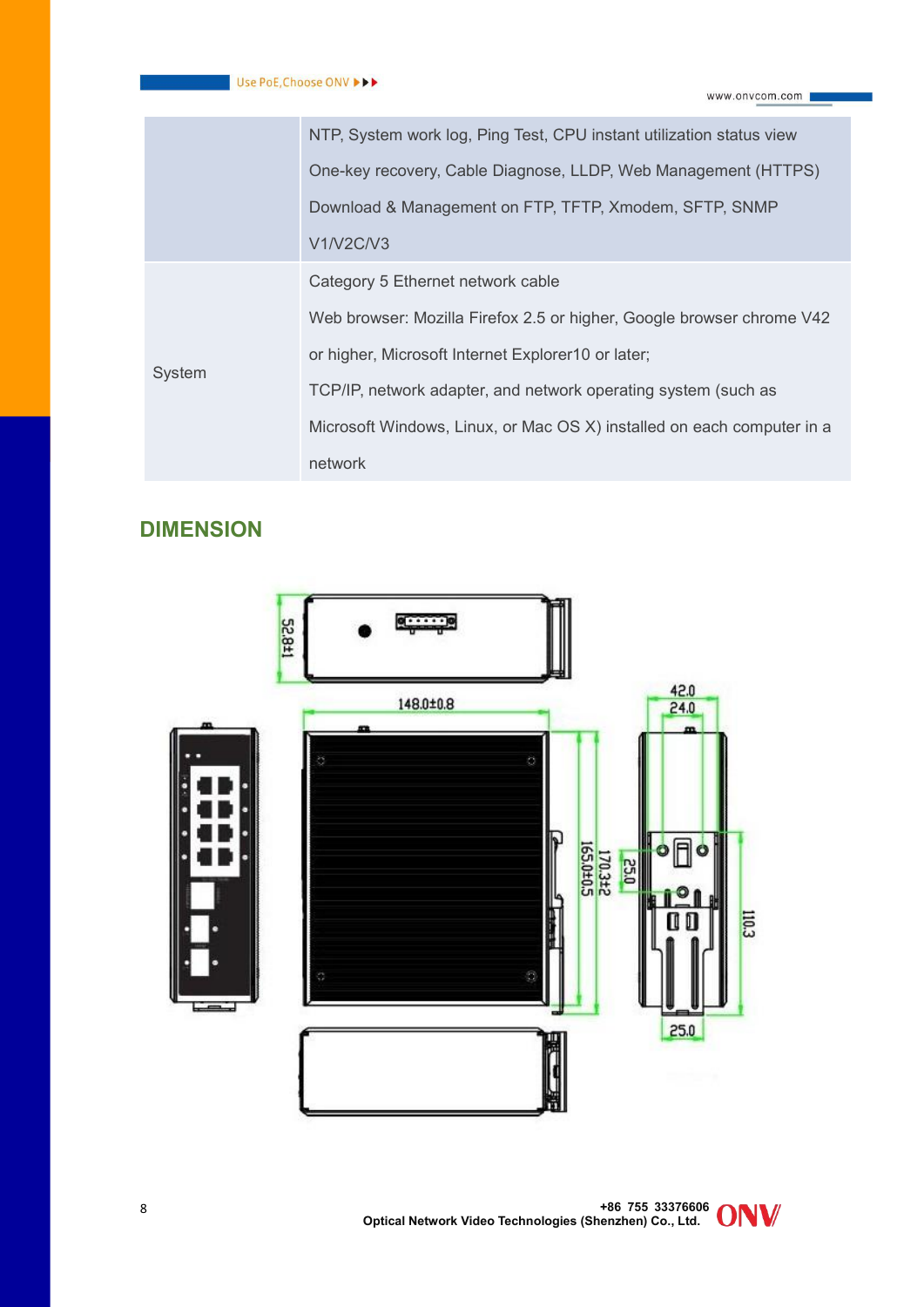

www.onvcom.com

### **APPLICATION**



## **ORDERING INFORMATION**

|                 |                                                | <b>Recommended</b>  |
|-----------------|------------------------------------------------|---------------------|
| <b>Model</b>    | <b>Description</b>                             | <b>Power Supply</b> |
|                 | L2+ managed industrial PoE fiber switch with   | 120W/240W           |
| ONV-IPS33108PFM | 8*10/100/1000M RJ45 ports and 2*100/1000M      |                     |
|                 | SFP ports. Port 1-8 can support IEEE802.3af/at |                     |
|                 | PoE standard. Support DC dual power supply     |                     |
|                 | input and DIN rail mounting.                   |                     |

**Note:**The SFP optical module and power supply are not included. need to be purchased separately.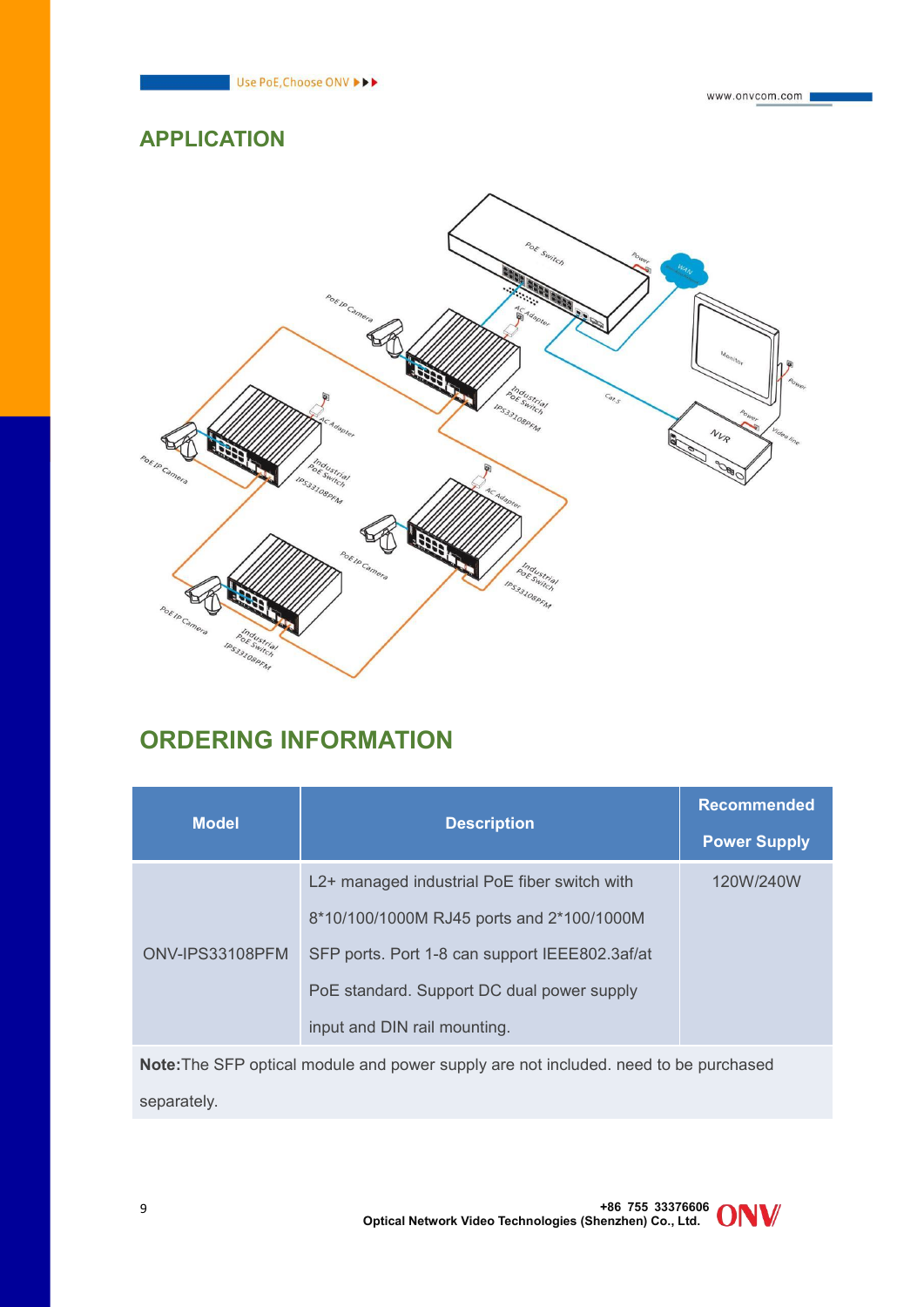## **PACKING LIST**

|                     | <b>CONTENT</b>                                     | <b>QTY</b> | <b>UNIT</b> |
|---------------------|----------------------------------------------------|------------|-------------|
| <b>PACKING LIST</b> | 10-port full gigabit managed industrial PoE switch |            | <b>SET</b>  |
|                     | RJ45-DB9 Line                                      |            | PC          |
|                     | <b>User Guide</b>                                  |            | PC          |
|                     | <b>Warranty Card</b>                               |            | PC          |

## **OPTICAL MODULE INFORMATION**

| <b>Product</b>             | <b>Model</b> | <b>Description</b>                                                                                                                                                                     |           |
|----------------------------|--------------|----------------------------------------------------------------------------------------------------------------------------------------------------------------------------------------|-----------|
|                            | 2630-G       | Industrial SFP optical module, 1.25G, multi-mode dual<br>fiber 850nm, transmission distance: 550m, LC interface,<br>support DDM function, support hot plug and pull.                   | <b>PC</b> |
| 2632-G                     |              | Industrial SFP optical module, 1.25G, single-mode dual<br>fiber 1310nm, transmission distance: 20km, LC interface,<br>support DDM function, support hot plug and pull.                 | PC        |
| 1.25G<br>Optical<br>Module | 2612-T-G     | Industrial SFP optical module, 1.25G, single-mode single<br>fiber TX1310nm/RX1550nm, transmission distance:<br>20km, LC interface, support DDM function, support hot<br>plug and pull. | PC        |
|                            | 2613-R-G     | Industrial SFP optical module, 1.25G, single-mode single<br>fiber TX1550nm/RX1310nm, transmission distance:<br>20km, LC interface, support DDM function, support hot<br>plug and pull. | PC        |
|                            | 2612-T-G-SC  | Industrial SFP optical module, 1.25G, single-mode single<br>fiber TX1310nm/RX1550nm, transmission distance:<br>20km, SC interface, support DDM function, support hot<br>plug and pull. | PC        |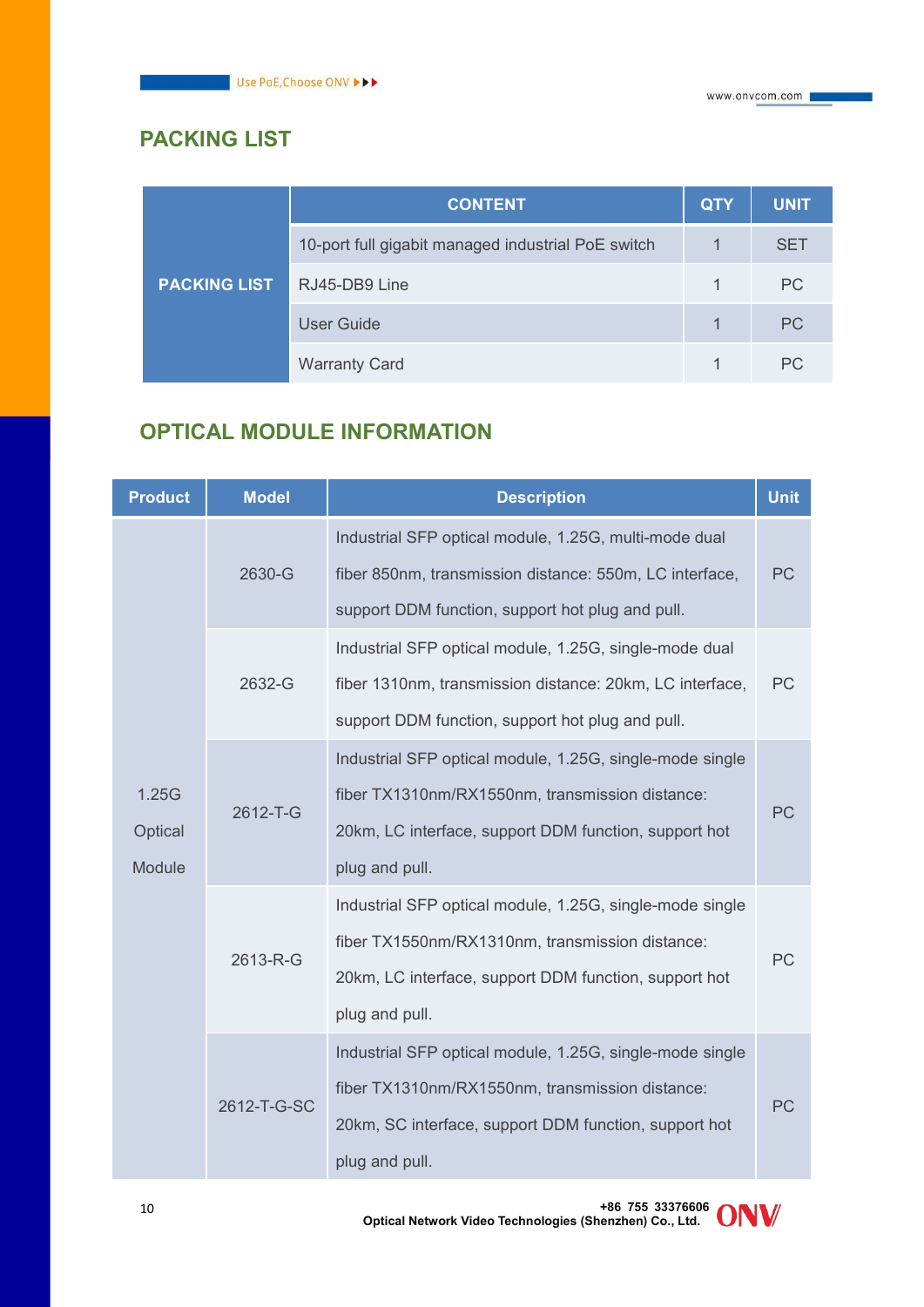|        |             | Industrial SFP optical module, 1.25G, single-mode single |           |
|--------|-------------|----------------------------------------------------------|-----------|
|        |             | fiber TX1550nm/RX1310nm, transmission distance:          | PC.       |
|        | 2613-R-G-SC | 20km, SC interface, support DDM function, support hot    |           |
|        |             | plug and pull.                                           |           |
| Power  |             | 1.25G SFP optical module transfers to 10/100/1000M       |           |
| Module | 2633        | RJ45 port.                                               | <b>PC</b> |

## **POWER SUPPLY**

| <b>Product</b>                                     | <b>Model</b>        | <b>Description</b>                                                                                                                                                 | <b>Unit</b> |
|----------------------------------------------------|---------------------|--------------------------------------------------------------------------------------------------------------------------------------------------------------------|-------------|
| 130W Desktop<br>Power Adaptor                      | GWS-AP130-52        | Desktop 130W single set of output power<br>adapter<br>Input Voltage: AC 100V~240V 50-60Hz, 2.3A<br>Output Voltage:DC 52V 2.5A<br>Operation Temperature:-20℃-+65℃   | PC          |
| 250W Desktop<br>Power Adaptor                      | <b>GWS-AP250-52</b> | Desktop 250W single set of output power<br>adapter<br>Input Voltage: AC 100V~240V 50-60Hz, 4.1A<br>Output Voltage:DC 52V 4.8A<br>Operation Temperature:-20°C-+65°C | PC          |
| 120W DIN Rail<br><b>Industrial Power</b><br>Supply | GWS-DP120-48        | Din Rail 120W single set of output power<br>supply<br>Input Voltage: AC 100V~240V 50-60Hz, 1.5A<br>Output Voltage:DC 48V 2.5A<br>Operation Temperature:-40°C-+70°C | <b>PC</b>   |
| 240W DIN Rail<br><b>Industrial Power</b>           | GWS-DP240-48        | Din Rail 240W single set of output power<br>supply<br>Input Voltage: AC 100V~240V 50-60Hz, 3A                                                                      | PC          |

**+86 755 33376606 Optical Network Video Technologies (Shenzhen) Co., Ltd.** <sup>11</sup>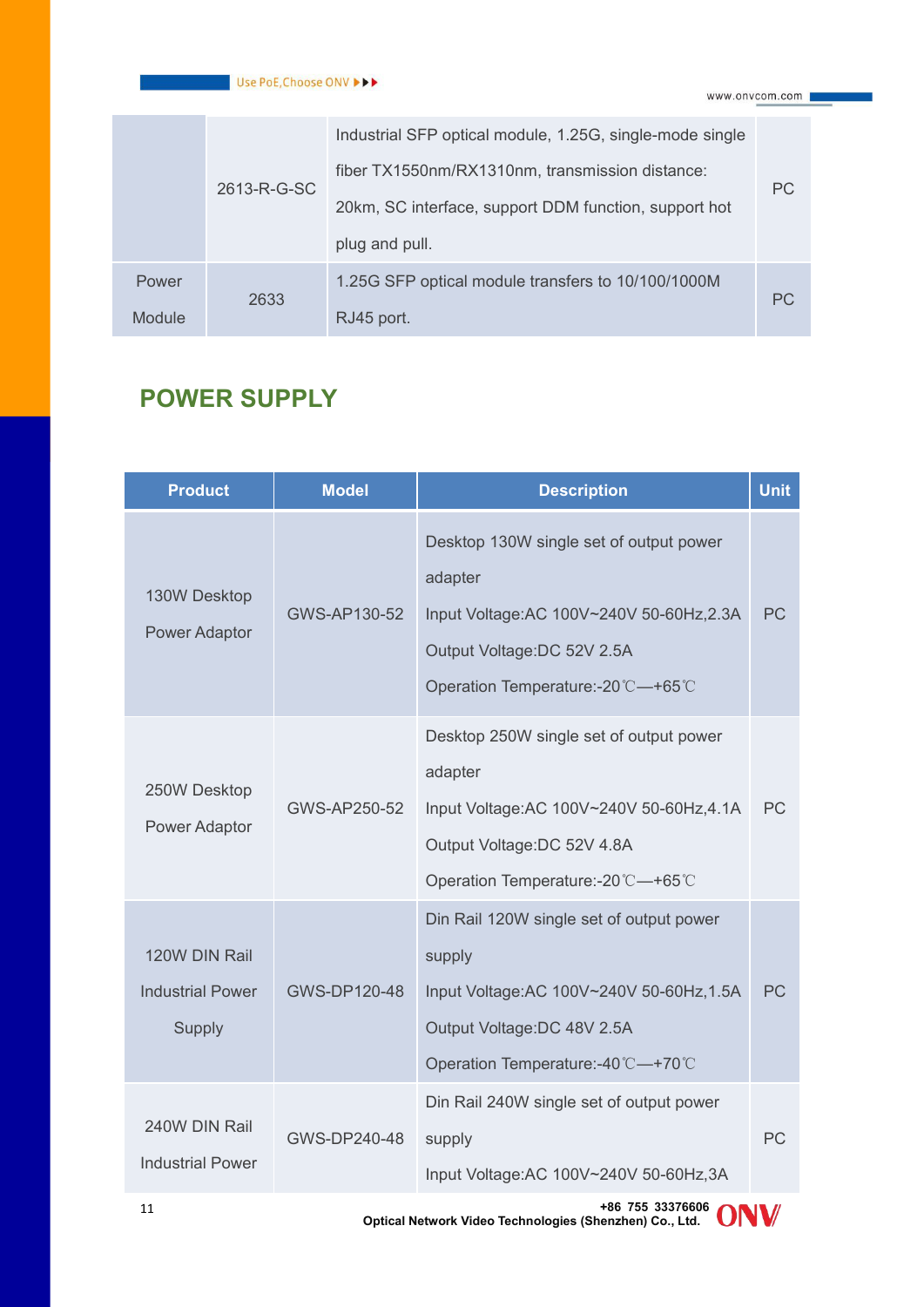Supply **Calculation Current Couput Voltage:DC 48V 5A** 

Operation Temperature:-40℃—+70℃

## **RELATED PRODUCT**

| <b>Model</b>             | <b>Description</b>                                              |  |  |
|--------------------------|-----------------------------------------------------------------|--|--|
|                          | L2+ managed industrial PoE fiber switch with 4*10/100/1000M     |  |  |
|                          | RJ45 ports and 2*100/1000M SFP slot ports. Port 1-4 can support |  |  |
| ONV-IPS33064PFM          | IEEE802.3af/at PoE standard. Support DC dual power supply input |  |  |
|                          | and DIN rail mounting.                                          |  |  |
|                          | L2+ managed industrial PoE fiber switch with 4*10/100/1000M     |  |  |
| ONV-IPS33084PFM          | RJ45 ports and 4*100/1000M SFP slot ports. Port 1-4 can support |  |  |
|                          | IEEE802.3af/at PoE standard. Support DC dual power supply input |  |  |
|                          | and DIN rail mounting.                                          |  |  |
|                          | L2+ managed industrial PoE fiber switch with 10*10/100/1000M    |  |  |
| ONV-IPS33148PFM          | RJ45 ports and 4*100/1000M SFP slot ports. Port 1-8 can support |  |  |
|                          | IEEE802.3af/at PoE standard. Support DC dual power supply input |  |  |
|                          | and DIN rail mounting.                                          |  |  |
|                          | L2+ managed industrial PoE fiber switch with 12*10/100/1000M    |  |  |
| <b>ONV-IPS33168PFM-4</b> | RJ45 ports and 4*100/1000M SFP slot ports. Port 1-8 can support |  |  |
| GF                       | IEEE802.3af/at PoE standard. Support DC dual power supply input |  |  |
|                          | and DIN rail mounting.                                          |  |  |
|                          | L2+ managed industrial PoE fiber switch with 12*10/100/1000M    |  |  |
| ONV-IPS36168PFM          | RJ45 ports and 4*1/10G SFP+ slot ports. Port 1-8 can support    |  |  |
|                          | IEEE802.3af/at PoE standard. Support DC dual power supply input |  |  |
|                          | and DIN rail mounting.                                          |  |  |